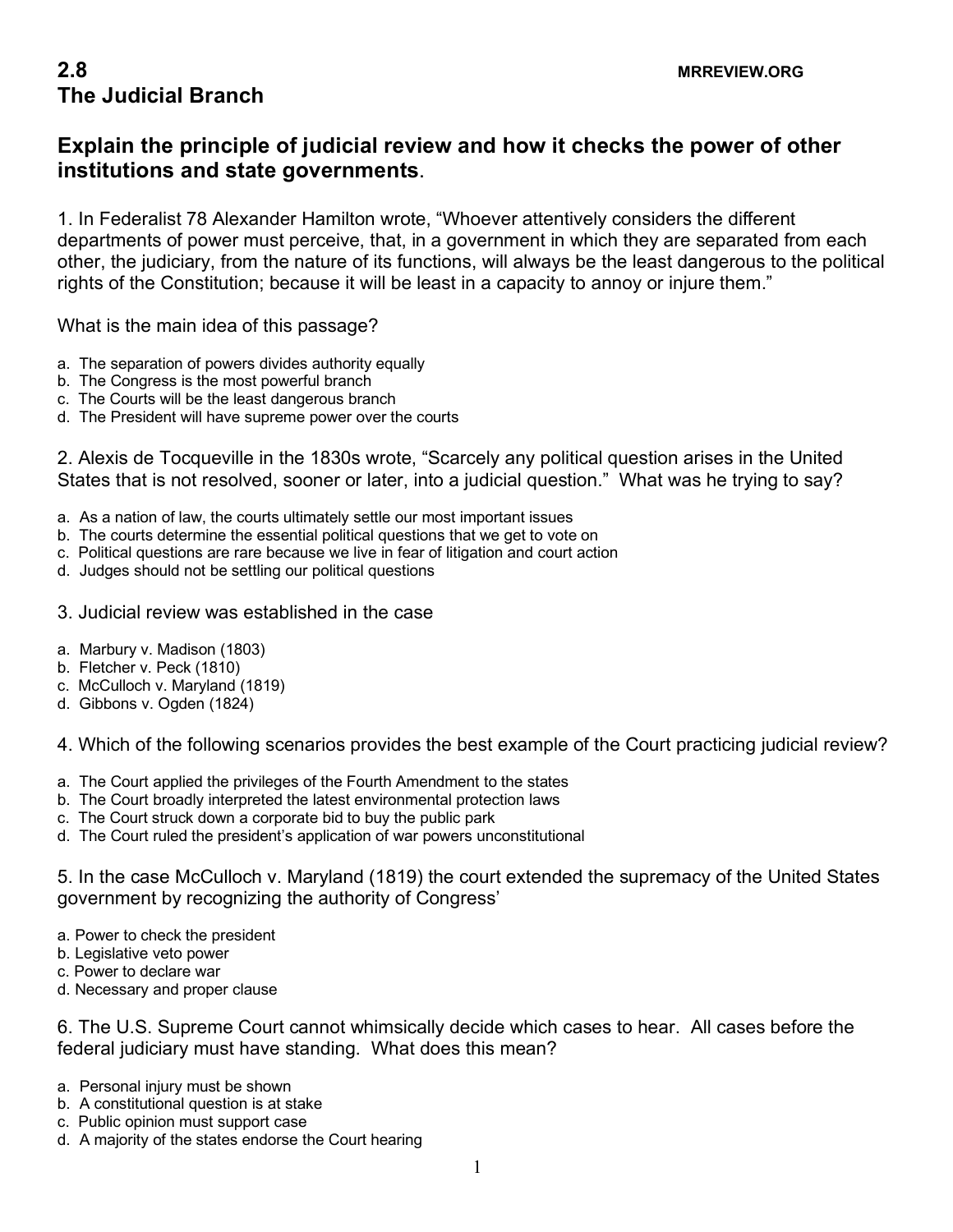7. Which of the following Supreme Court cases provided the seminal interpretation for the following language found in the U.S. Constitution?

"This Constitution, and the Laws of the United States which shall be made in pursuance thereof; and all treaties made, or which shall be made, under the authority of the United States, shall be the supreme law of the land; and the judges in every state shall be bound thereby, anything in the constitution or laws of any state to the contrary notwithstanding."

U.S. Constitution Article 6, Section 2

- a. Marbury v. Madison (1803)
- b. McCulloch v. Maryland (1819)
- c. Gibbons v. Ogden (1824)
- d. Barron v. Baltimore (1833)

8. Read the Court excerpt below and answer the questions that follow:

"Two years ago, in *District of Columbia* v. *Heller* , 554 U. S. \_\_\_ (2008), we held that Second Amendment protects the right to keep and bear arms for the purpose of self-defense, and we struck down a District of Columbia law that banned the possession of handguns in the home. The city of Chicago (City) and the village of Oak Park, a Chicago suburb, have laws that are similar to the District of Columbia's, but Chicago and Oak Park argue that their laws are constitutional because the Second Amendment has no application to the States. We have previously held that most of the provisions of the Bill of Rights apply with full force to both the Federal Government and the States. Applying the standard that is well established in our case law, we hold that the Second Amendment right is fully applicable to the States."

*Excerpted from Justice Alito's Court opinion in McDonald v. Chicago (2010)*

By applying the Second Amendment to the States the Court was practicing

- a. Selective incorporation
- b. Separation of powers
- c. Checks and Balances
- d. Equal protection

9. Which of the following government principles is most evident in Justice Alito's opinion above

- a. Reserved powers
- b. Civil rights
- c. Free Speech
- d. National supremacy
- e. Separation of powers

10. An important pillar of our court system is the use of legal precedent. Which of the following scenarios provides an example?

- a. The Court bases its decisions on the letter of the law
- b. The Court bases its decisions on previous court decisions
- c. The Court bases its decisions on the written opinions of judges
- d. Our judges are appointed for life rather than being elected